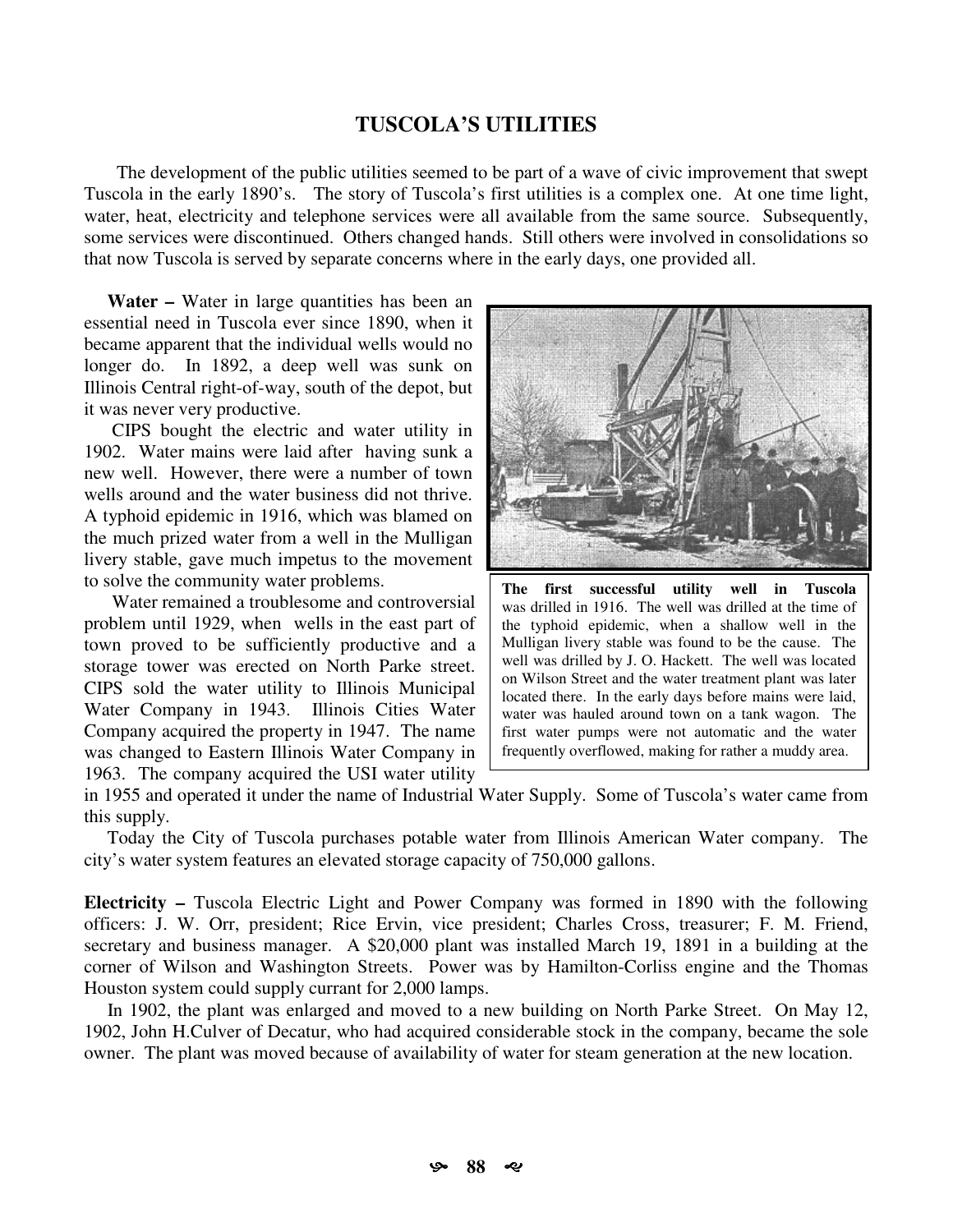

(Left) Electric light plant in 1895.

(Bottom) CIPS building was built at 206 N. Parke Street in 1902. The picture on the left was how it originally looked and on the right how it looked in 1964. The smoke stack was taken down in 1928. but emergency motors were provided in case of an interruption of service. Motors were taken out in 1952.



A well had been sunk to a depth of 3,017 feet. This well produced 50 gallons per minute, but in later years, its production sank to a negligible amount. At the beginning of the 1900's the company had available plenty of water, electricity and waste steam. Steam lines were laid along the two downtown alleys to supply heat to the buildings.

Later CIPS found that service from a transmission line from Mattoon would be more economical and the local plant was put on standby. The company discontinued heat service and retired the plant.

Today Ameren CIPS offers Tuscola reliable and economical energy to meet the needs of area residents and businesses.

In 1984, A. B. Sawyer" recalled very well when the "electric light" plant was built – it belonged to a Mr. Grat Ervin, and was started up at dusk and shut down at daylight. The generator was driven by a steam engine through a long leather drive belt with a large fly-wheel, which extended into a pit below ground level. After a heavy rain, water filled the pit and the plant had to be shut down  $-$  a frequent occurrence for other reasons also." (The Tuscola Review, April 17, 1984, article by Lynnita Aldridge Brown).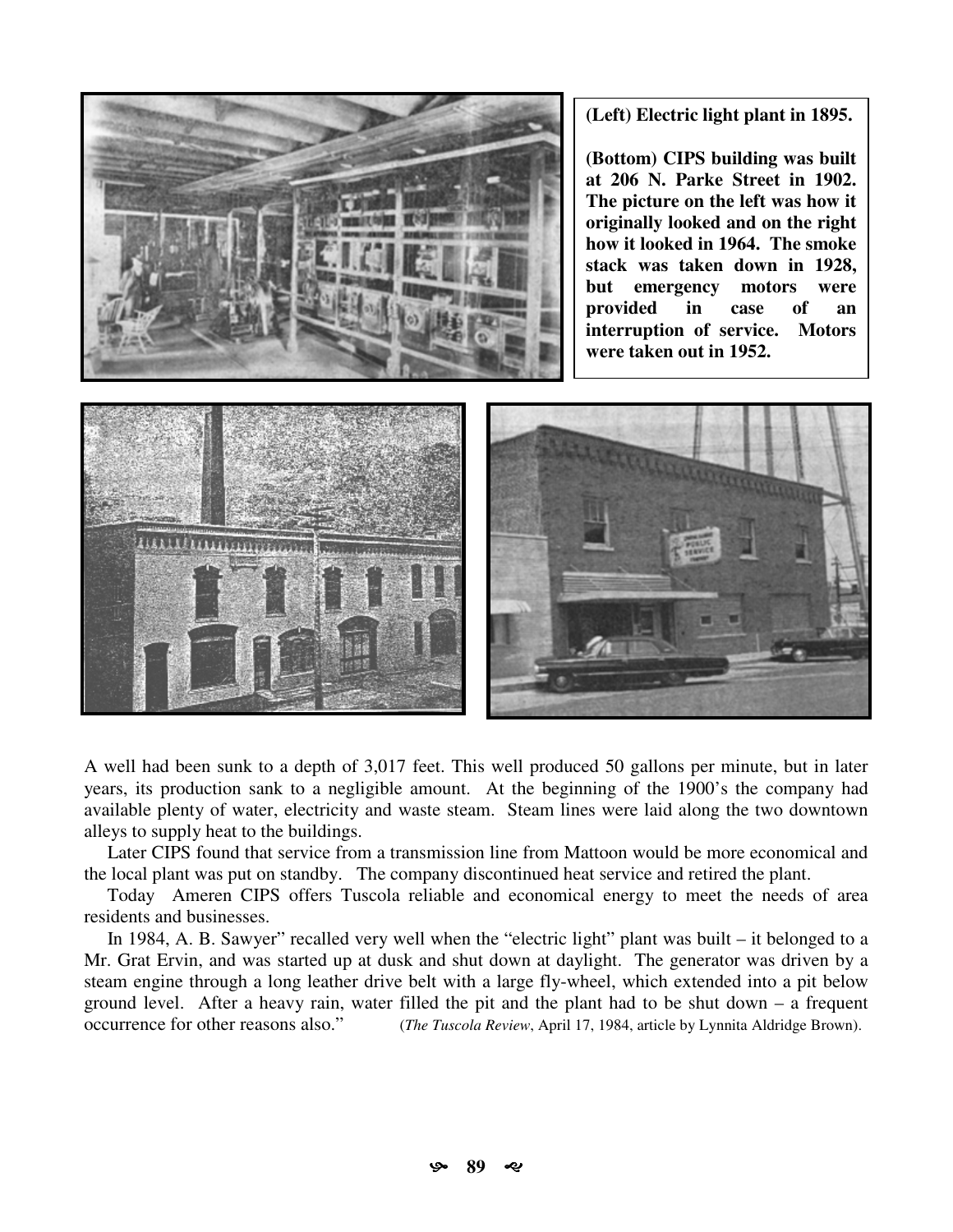Telephone – After purchasing the electric company in 1902, John H. Culver later added the Douglas County Telephone Company to his holdings. This company was managed by John Hamilton.

In 1910, this company was merged with the Tuscola Telephone Company, operated by J. S. Campbell. Mr. Campbell had established the first rural telephone system in the county at Murdock in 1887. He acquired the Tuscola system in 1906.

The Douglas County Telephone Company, a Bell affiliate later became Illinois Commercial Telephone Company. In 1950, this concern was bought by General Telephone Company. The Douglas County Telephone Company was located in the Star Store building until 1937 when the exchange was moved into a building at 109 E. Sale Street. Dial telephone was introduced in Tuscola in mid 1960's ending the need for operators. A new, modern building was constructed next door and the old one was razed. Today Verizon serves the Tuscola area with infrastructure which provides communications technology by combining advanced telecommunications networks with a fully digital state of the art switching system and a network that includes T-1 services, fiber optic cable, equal access for competing carriers and Smartcall features. In addition, Verizon, AT&T and Consolidated communication all have points of presence within 25 miles.



Gas - Citizens Gas Company was founded by Michael J. Sullivan of Kansas City, Missouri on September 9, 1938. Gaslines were first laid in Tuscola in 1938. Natural gas was supplied to Citizens Gas Company by Panhandle Eastern Pipeline Company, Texas Illinois Natural Gas Pipeline Company and Trunkline Gas Company. From their interstate lines, Citizen's lines distributed gas to Tuscola, Chrisman, Newman, Villa Grove, Arthur, Atwood, Lovington, Bement, Arcola and Hammond. Their offices were located on west South Central Avenue. They were bought out and the name changed to CILCO (Central

**NUMBER PLEASE....** Telephone operators working to connect phone calls. Standing center of photo is Bernice "Pee Wee" Cunningham.

Photo courtesy Pettitt Photo Studio



Laving gas pipeline in the fifties

Illinois Light Company). A few years ago they were purchased by Ameren. They supply efficient and dependable natural gas services and products. The utility purchases gas through 5 pipelines and approximately 35 gas suppliers. Along with its affiliated companies, AmerenCILCO can provide